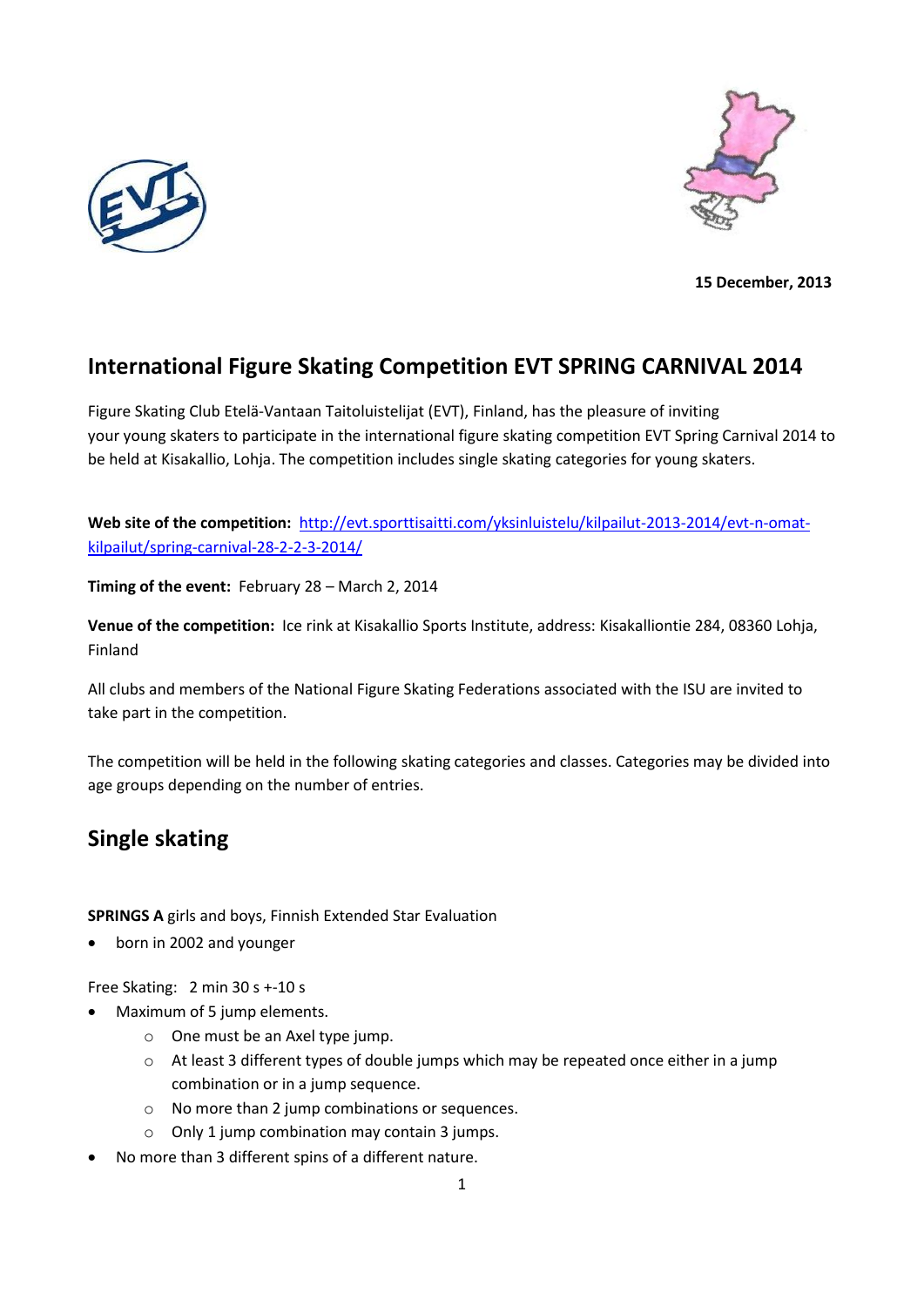



- $\circ$  One which must be a spin combination (min 8 revolutions) with or without a change of foot.
- $\circ$  One must be a spin on one foot and in one position (min 5 rev) and may start with a jump.
- o One spin which must have a different abbreviation than the two mentioned above (either one foot and one position, min 5 rev or combination spin, min 8 rev).
- 1 step sequence, must fully utilize the ice surface.
- Minimum of 2 unsupported spirals

# **SPRINGS B** girls and boys, Finnish Extended Star Evaluation

born in 2002 and younger

# Free Skating: 2 min 30 s +-10 s

- Maximum of 5 jump elements.
	- o One must be Axel type jump.
	- o At least 1 double jump which may be repeated once either in a jump combination or in a jump sequence.
	- o No more than 2 jump combinations or sequences.
	- o Only 1 jump combination may contain 3 jumps.
- No more than 3 different spins of a different nature.
	- $\circ$  One which must be a spin combination (min 8 revolutions) with or without a change of foot.
	- $\circ$  One must be a spin on one foot and in one position (min 5 rev) and may start with a jump.
	- $\circ$  One spin which must have a different abbreviation than the two mentioned above (either one foot and one position, min 5 rev or combination spin, min 8 rev).
- 1 step sequence, must fully utilize the ice surface.
- Minimum of 2 unsupported spirals

**CUBS** girls and boys, Finnish Extended Star Evaluation

born in 2004 and younger

Free Skating: max 2 min 30 s

- All single jumps. Axel and max. 1 kind of double jump can be repeated.
- 3 spins which should have min 4 revolutions.
- $\bullet$  1 step sequence covering at least  $\frac{1}{2}$  of the ice.
- 2 unsupported spirals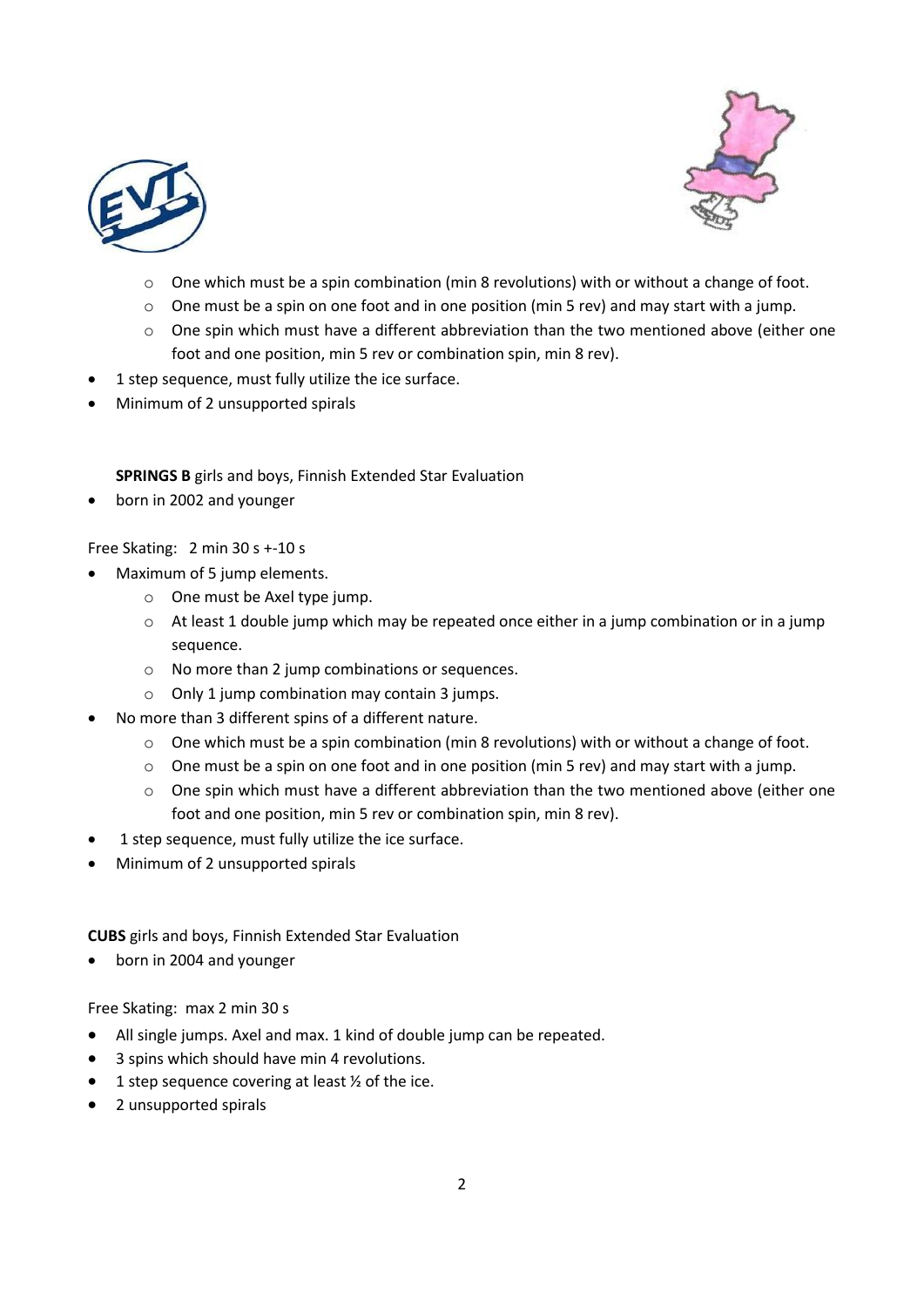



# **CHICKS** girls, Basic Finnish Star Evaluation

born in 2005 and younger

### Free Skating: max 2 min

- Single jumps. Axel or double jumps are not allowed.
- 2 spins (at least 3 revolutions)

### **PRE-YOUNG girls, no axel,** Basic Finnish Star Evaluation

Free Skating: max 2 min 30 s

- Maximum of 5 jump elements. Axel or double jumps are not allowed.
- Maximum of 3 spins
- $\bullet$  Step sequence covering at least  $\frac{1}{2}$  of the ice
- 2 unsupported spirals

### **PRE-YOUNG girls, axel**, Finnish Extended Star Evaluation

Free Skating: max 2 min 30 s

- Maximum of 5 jump elements of which one must be axel. One double jump is allowed.
- Maximum of 3 spins
- $\bullet$  Step sequence covering at least  $\frac{1}{2}$  of the ice
- 2 unsupported spirals

### **DEBUTANTS C, girls** (aluedebytantit), Finnish Extended Star Evaluation

born in 2001 and younger

Free Skating: max 3 min 10 s

- Maximum of 6 jump elements.
	- o One must be Axel type jump.
	- o No more than 3 jump combinations or sequences.
	- o Only 1 jump combination may contain 3 jumps.
	- o Each double jump can be repeated once in a combination or sequence.
- Maximum of 3 different spins of a different nature.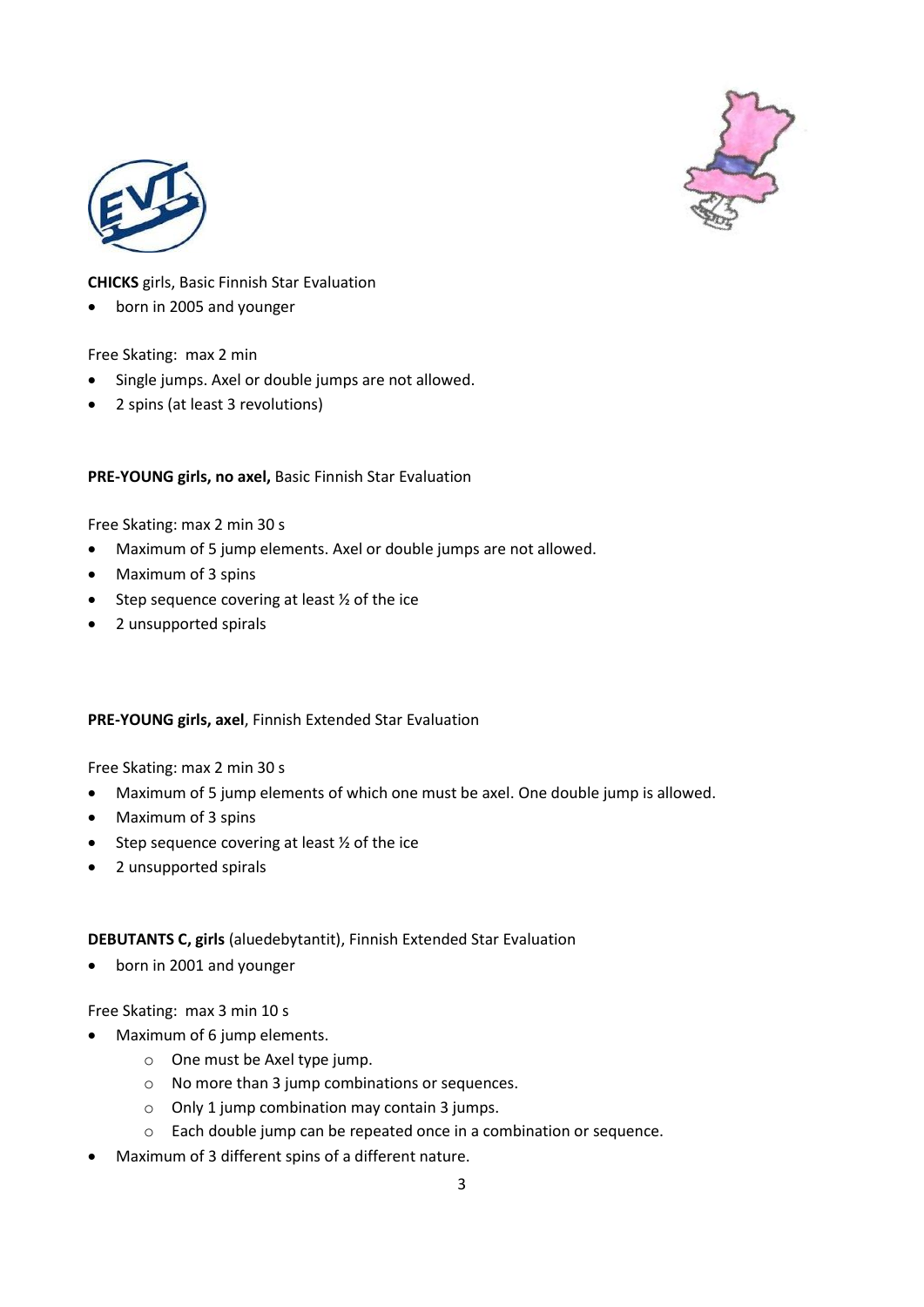



- $\circ$  One which must be a spin combination (min 8 revolutions) with or without a change of foot.
- $\circ$  One must be a spin on one foot and in one position (min 5 rev) and may start with a jump.
- o One spin which must have a different abbreviation than the two mentioned above (either one foot and one position, min 5 rev or combination spin, min 8 rev).
- 1 choreo sequence which must include at least one spiral of 3 sec.

### **NOVICE C, girls** (aluenoviisit), Finnish Extended star evaluation

born in 1999 and younger

#### Free Skating: max 3 min 10 s

- Maximum of 6 jump elements.
	- o One must be Axel type jump.
	- o No more than 3 jump combinations or sequences.
	- o Only 1 jump combination may contain 3 jumps.
	- o Each double jump can be repeated once in a combination or sequence.
- Maximum of 3 different spins of a different nature.
	- o One which must be a spin combination (min 8 revolutions) with or without a change of foot.
	- $\circ$  One must be a spin on one foot and in one position (min 5 rev) and may start with a jump.
	- $\circ$  One spin which must have a different abbreviation than the two mentioned above (either one foot and one position, min 5 rev or combination spin, min 8 rev).
- 1 choreo sequence which must include at least one spiral of 3 sec.

#### **JUNIOR C, ladies** (aluejuniorit), Finnish Extended star evaluation

born in 1994 and younger

### Free Skating: max 3 min 10 s

- Maximum of 6 jump elements.
	- o One must be Axel type jump.
	- o No more than 3 jump combinations or sequences.
	- o Only 1 jump combination may contain 3 jumps.
	- o Each double jump can be repeated once in a combination or sequence.
- Maximum of 3 different spins of a different nature.
	- $\circ$  One which must be a spin combination (min 8 revolutions) with or without a change of foot.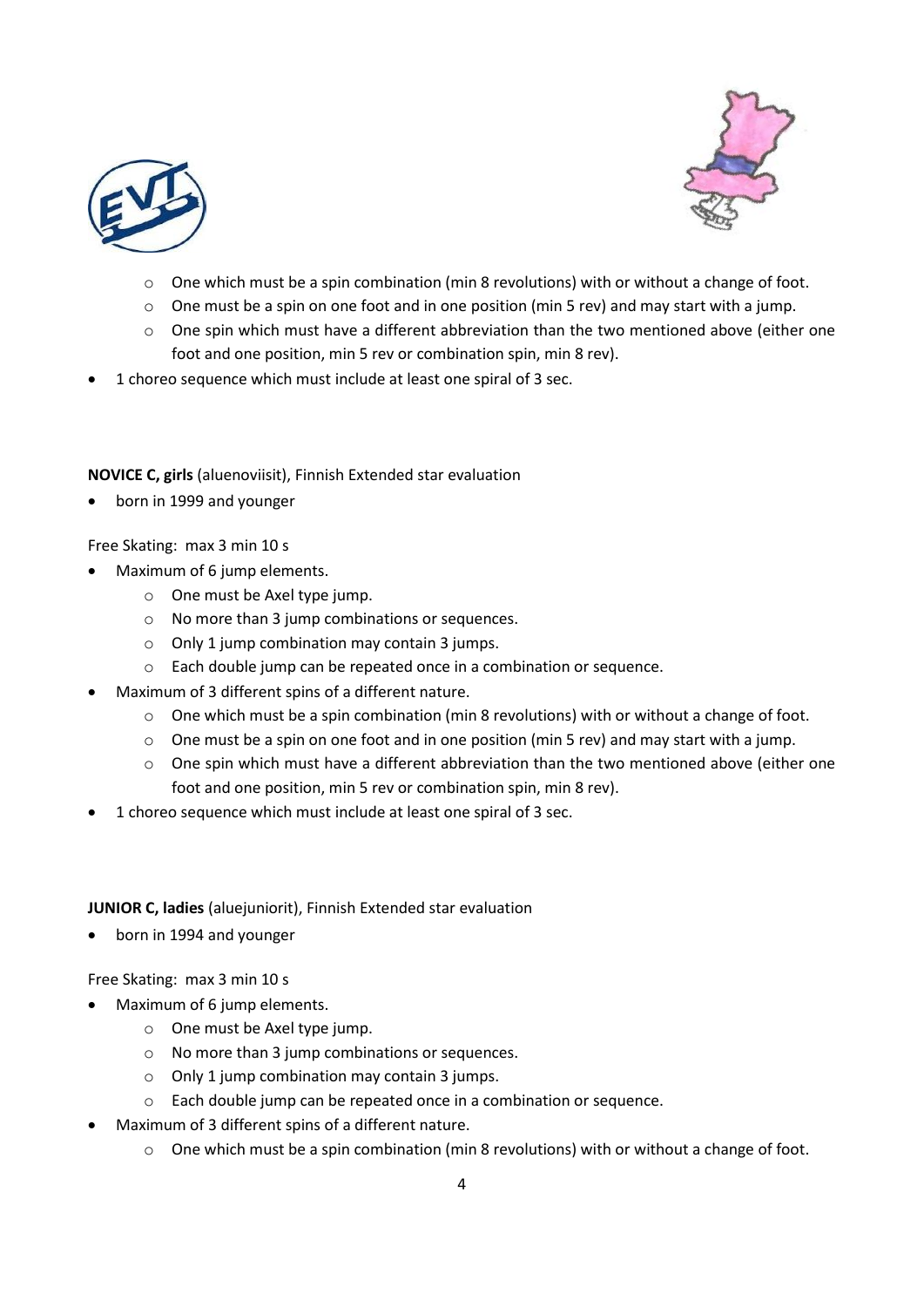



- One must be a spin on one foot and in one position (min 5 rev) and may start with a jump.
- $\circ$  One spin which must have a different abbreviation than the two mentioned above (either one foot and one position, min 5 rev or combination spin, min 8 rev).
- 1 choreo sequence which must include at least one spiral of 3 sec.

# **REGISTRATION OF ENTRIES:**

Each invited club has the right to enter competitors in any category and class. However, the Organizer shall have the right to limit the number of skaters. The clubs are asked to list the skaters in the order in which they wish the skaters to be accepted to the competition. The organizing club takes right to enter more competitors than other clubs.

Entries must be submitted by January 24, 2014 (16.00 EET) at the latest. It is highly unlikely that entries that are sent/received after the mentioned deadline can be accepted. Entries can be sent by e-mail to the following address[: springcarnival.evt@gmail.com.](mailto:springcarnival.evt@gmail.com) Please ensure that your relevant contact information (email, phone) is included in your entry form (Annex 1). The Organizer plans to be able to confirm the skaters accepted to the competition by January 29, 2014.

Please be informed about following changes in Finnish rules: A skater who has participated in national level competitions or whose program includes more than 1 double jump may not participate in Pre-Young categories, but can participate in C categories. Entering clubs are responsible of choosing the category corresponding skater's skills.

### **PRELIMINARY EVENT SCHEDULE, SUBJECT TO CHANGE:**

Friday February 28<sup>th</sup>, Competition time 16.00 - 21.00 (Springs A, C-debutants, C-novice, C-junior) Saturday March  $1^{st}$ , Competition time 8.00 – 20.00 (Cubs girls, Springs B girls) Sunday March  $2^{nd}$ , Competition time  $8.00 - 16.00$  (Chicks, all boys categories, Pre-young girls)

A more detailed event schedule will be posted on Etelä-Vantaan Taitoluistelijat web site [http://evt.sporttisaitti.com/yksinluistelu/kilpailut-2013-2014/evt-n-omat-kilpailut/spring-carnival-28-2-2-3-](http://evt.sporttisaitti.com/yksinluistelu/kilpailut-2013-2014/evt-n-omat-kilpailut/spring-carnival-28-2-2-3-2014/confirmation-and-schedule/) [2014/confirmation-and-schedule/](http://evt.sporttisaitti.com/yksinluistelu/kilpailut-2013-2014/evt-n-omat-kilpailut/spring-carnival-28-2-2-3-2014/confirmation-and-schedule/) latest on January 29<sup>th</sup>.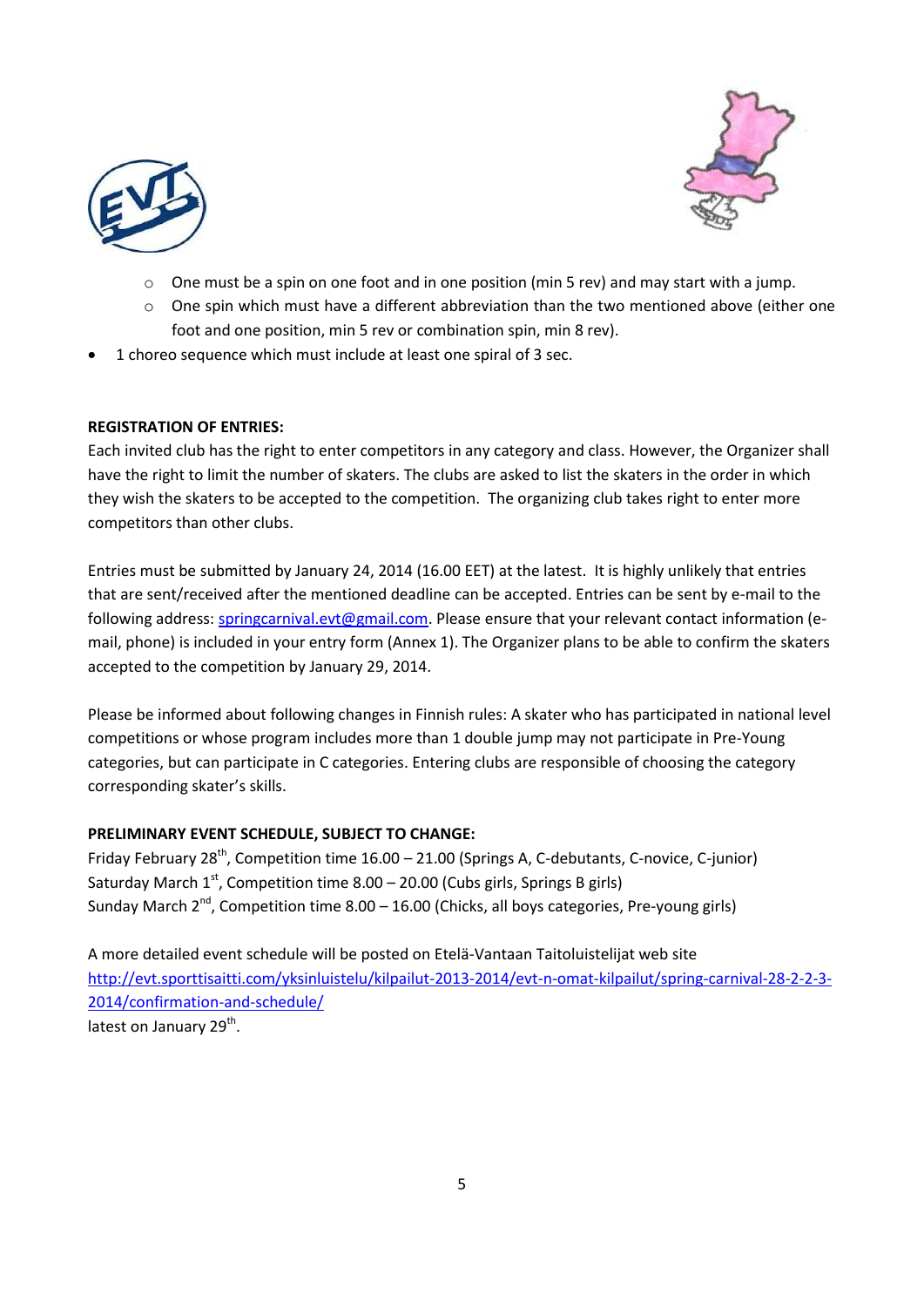



**ENTRY FEE:** Entry fee is 60 euro. An additional fee of 15 euro will be charged for late entries.

The entry fee must be paid by February 7, 2013 to the following bank account: SWIFT/BIC: HELSFIHH (Aktia Bank plc, Helsinki, Finland). Bank account IBAN is: FI5840550010089353 in favour of: Etelä-Vantaan Taitoluistelijat (or South Vantaa Figure Skaters).

We kindly ask the clubs to make one payment transaction for all its participants. In case a skater has been entered in the competition, but cannot participate, she/he can be replaced by another skater from the same club in the same category and class until the draw. Entry fees are not refunded, with the exception of cancellations verified by a medical certificate. However, a fee of 15 euro to cover the Organizer's administrative expense will have to be paid. It is the Organizers' wish that participating teams inform of any changes in their team as soon as possible by e-mailing [springcarnival.evt@gmail.com](mailto:springcarnival.evt@gmail.com) .

**AWARDING**: Three first standings of each category/class will be awarded with a cup and diploma. All other competitors receive a medal and a diploma at the awarding ceremony.

**MUSIC** CD-s can be used (not RW). Music (equipped with the full name of the competitor, club and category) must be submitted to the Organizer's desk before the relevant event and picked up from the same place after the event. Please have a spare music CD also available next to the ice rink. Music can be copied to computer for playing and will be deleted after the event. Please check your CD is in good condition. Lyric music is not allowed except in Pre-Young categories.

**DRAW**: The official draw will be held on Saturday 15<sup>th</sup> February and the result will be published on the web page [http://evt.sporttisaitti.com/yksinluistelu/kilpailut-2013-2014/evt-n-omat-kilpailut/spring-carnival-28-](http://evt.sporttisaitti.com/yksinluistelu/kilpailut-2013-2014/evt-n-omat-kilpailut/spring-carnival-28-2-2-3-2014/starting-orders/) [2-2-3-2014/starting-orders/](http://evt.sporttisaitti.com/yksinluistelu/kilpailut-2013-2014/evt-n-omat-kilpailut/spring-carnival-28-2-2-3-2014/starting-orders/)

on Sunday 16<sup>th</sup> February 2013. Skating groups will be confirmed on Saturday 22<sup>nd</sup> February.

**JUDGING:** The Finnish star evaluation system will be used in all categories. In the Finnish star evaluation system skaters will be given stars from different technical elements and presentation components. The Organizer will invite the judges and pay their expenses and reserves the right to select the judges.

**EXPENSES:** The Organizer will not cover any expenses of the teams. Travel expenses, board and accommodation will be borne by the participants.

PROTOCOL: The Protocol/list of results in each category shall be posted on the Figure Skating Club Etelä-Vantaan Taitoluistelijat (EVT) website: [http://evt.sporttisaitti.com/yksinluistelu/kilpailut-2013-2014/evt-n](http://evt.sporttisaitti.com/yksinluistelu/kilpailut-2013-2014/evt-n-omat-kilpailut/spring-carnival-28-2-2-3-2014/results/)[omat-kilpailut/spring-carnival-28-2-2-3-2014/results/](http://evt.sporttisaitti.com/yksinluistelu/kilpailut-2013-2014/evt-n-omat-kilpailut/spring-carnival-28-2-2-3-2014/results/)